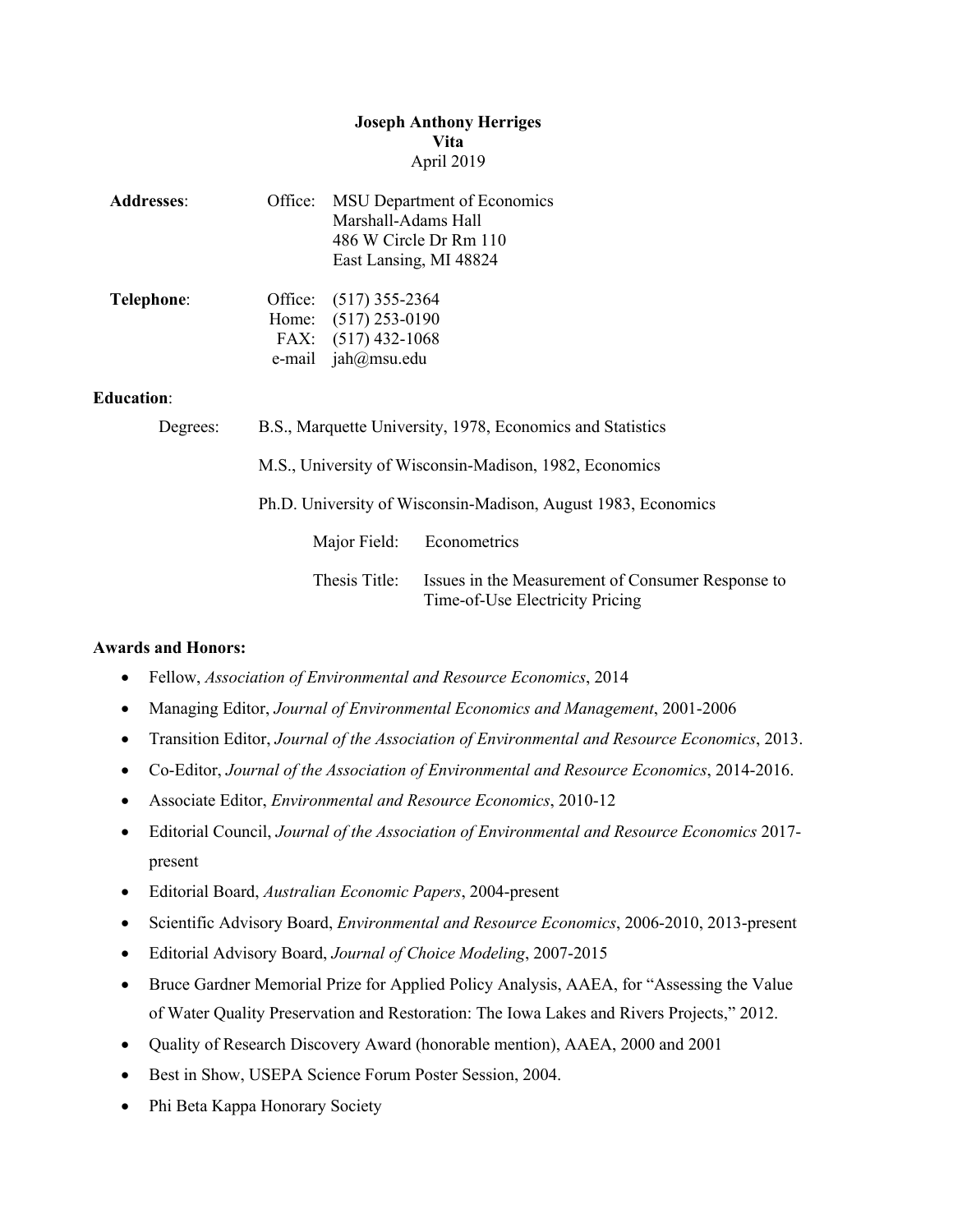- Alpha Sigma Nu Honorary Society
- WARF Graduate Fellowship 1979 to 1980, University of Wisconsin-Madison

#### **Academic Positions Held:**

| Assistant Professor, Iowa State University | August 1988 to June 1993 |
|--------------------------------------------|--------------------------|
| Associate Professor, Iowa State University | July 1993 to June 1999   |
| Full Professor, Iowa State University      | July 1999 to July 2014   |
| Full Professor, Michigan State University  | August 2014 to present   |

### **Other Employment:**

| Staff Economist, Laurits R. Christensen Associates, Inc.  | May 1981 to May 1983  |
|-----------------------------------------------------------|-----------------------|
| Senior Economist, Laurits R. Christensen Associates, Inc. | May 1983 to July 1988 |
| Senior Research Associate, L. R. Christensen Assoc., Inc. | August 1988 to 1996   |

#### **Professional Papers:**

- 1. "Fixed Costs and Recreation Value," *American Journal of Agricultural Economics* (2019)*,* forthcoming, (with Eric English, Frank Lupi, Ted McConnell, and Roger von Haefen).
- 2. "Estimating the Value of Lost Recreation Days from the Deep-Water Horizon Oil Spill," *Journal of Environmental Economics and Management*, 91(2018): 26-45 (with Eric English, Roger von Haefen, Christopher Leggett, Frank Lupi, Ted McConnell, Michael Welsh, Adam Domanski, and Norman Meade).
- 3. "Convergent Validity and the Time Consistency of Preferences: Evidence from the Iowa Lakes Recreation Demand Project," *Land Economics* 93(2): 269-291, 2017 (with DongGyu Yi).
- 4. "Combining Revealed Preference Data with Stated Preference Data: A Latent Class Approach," *Environmental & Resource Economics* 68(4): 1053-1086, 2017 (with Hocheol Jeon).
- 5. "Solving the Phosphorus Pollution Puzzle: Synthesis and Directions for Future Research," *American Journal of Agricultural Economics* 98(5):1334-1359, 2016 (with Cloé Garnache, Scott Swinton, R. Jan Stevenson, and Frank Lupi).
- 6. "Modeling Recreation Demand when the Access Point is Unknown," *American Journal of Agricultural Economics* 98(3) 860-880, 2016 (with Yongjie Ji and Catherine Kling).
- 7. "A Comparison of Value Elicitation Question Formats in Multiple-Good Contingent Valuation," *Frontiers of Economics in China*, 9(1): 85-108, 2014 (with Chih-Chen Liu, Catherine L. Kling, Joan M. Nassauer, Daniel Phaneuf, and Silvia Secchi).
- 8. "Model Uncertainty in Characterizing Recreation Demand," *Environmental & Resource Economics*, **53**(2): 251-277, 2012 (with Babatunde Abidoye) 2013 EARE commended paper.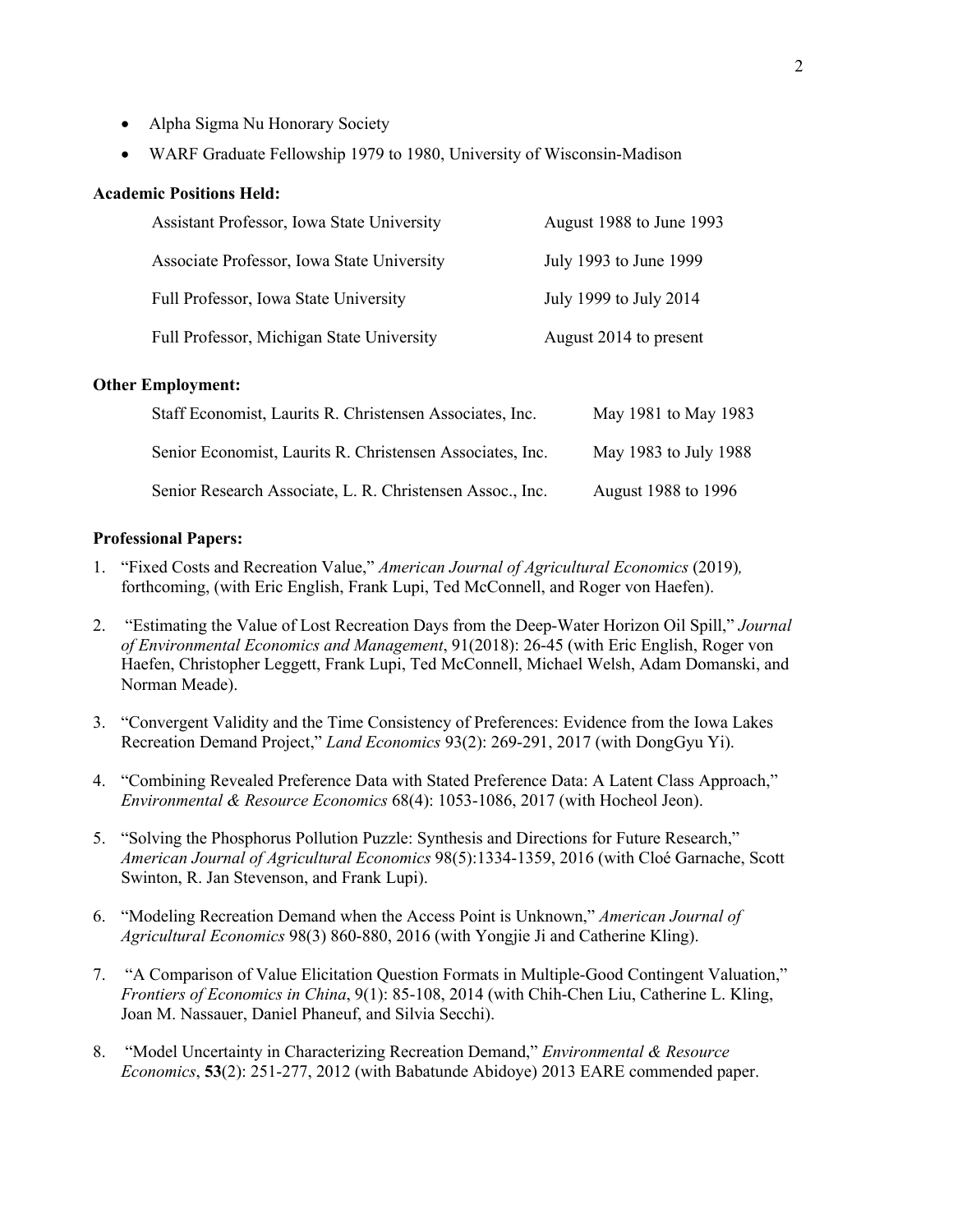- 9. "Controlling for Observed and Unobserved Site Characteristics in RUM Models of Recreation Demand," *American Journal of Agricultural Economics*, **94**(5): 1070-1093, 2012 (with Babatunde Abidoye and Justin Tobias).
- 10. "Convergent Validity of Contingent Behavior Responses in Models of Recreation Demand," *Environmental and Resource Economics*, Vol. 45, No. 2, 2010, pp. 223-250 (with Yongsik Jeon).
- 11. "What are the Consequences of Consequentiality?" *Journal of Environmental Economics and Management*, Vol. 59, No. 1, 2010, pp. 67-81 (with Chi-Chen Liu, Catherine Kling and Justin Tobias).
- 12. "Non-Price Equilibria for Non-Marketed Goods," *Journal of Environmental Economics and Management*, Vol. 57, No. 1, 2009, pp. 45-64, prepared for: Resources for the *Future Frontiers of Environmental Economics Workshop*, Washington DC, August, 2008 (with Daniel J. Phaneuf and Jared Carbone).
- 13. "Valuing Water Quality as a Function of Water Quality Measures," *American Journal of Agricultural Economics*, Vol. 91, No. 1, 2009, p 106-123 (with Kevin Egan, Catherine Kling, and John Downing).
- 14. "Estimating Demand Systems when Outcomes are Correlated Count," *Journal of Econometrics*, Vol. 147, Issue 2, 2008, pp. 282-298 (with Daniel Phaneuf and Justin Tobias).
- 15. "The Status of Women of Environmental Economics," *Review of Environmental Economics and Policy*, Vol. 1, No. 2, 2007, pp. 212-227 (with Subhra Bhattacharjee and Catherine L. Kling).
- 16. "Multivariate Count Data Regression Models with Individual Panel Data from On-Site Sampling," *Journal of Environmental Economics and Management*, Vol. 52, No. 2, 2006, pp 567-581 (with Kevin Egan).
- 17. "Living with Hogs in Iowa: The Impact of Livestock Facilities on Rural Residential Property Values," *Land Economic,* Vol. 81, No. 4, 2005, pp. 530-545 (with Silvia Secchi and Bruce Babcock).
- 18. "Parametric and Semi-nonparametric Estimation of Willingness-to-Pay in a Contingent Valuation Framework," *Environmental and Resource Economics*, Vol. 27, No. 4, 2004, pp. 451-480 (with John Crooker).
- 19. "What's the Use? Welfare Estimates from Revealed Preference Models when Weak Complementarity Does Not Hold," *Journal of Environmental Economics and Management*, Vol. 47, No. 1, 2004, pp. 55-70 (with Catherine Kling and Daniel Phaneuf).
- 20. "Combining Revealed and Stated Preferences: Consistency Tests and Their Interpretation," *American Journal of Agricultural Economics*, Vol. 85, No. 3, 2003, pp. 525-537 (with Christopher Azevedo and Catherine Kling).
- 21. "Inducing Patterns Correlation and Substitution in Repeated Logit Model of Recreation Demand," *American Journal of Agricultural Economics*, Vol. 84, No. 4, 2002 pp. 1076-1090 (with Daniel Phaneuf).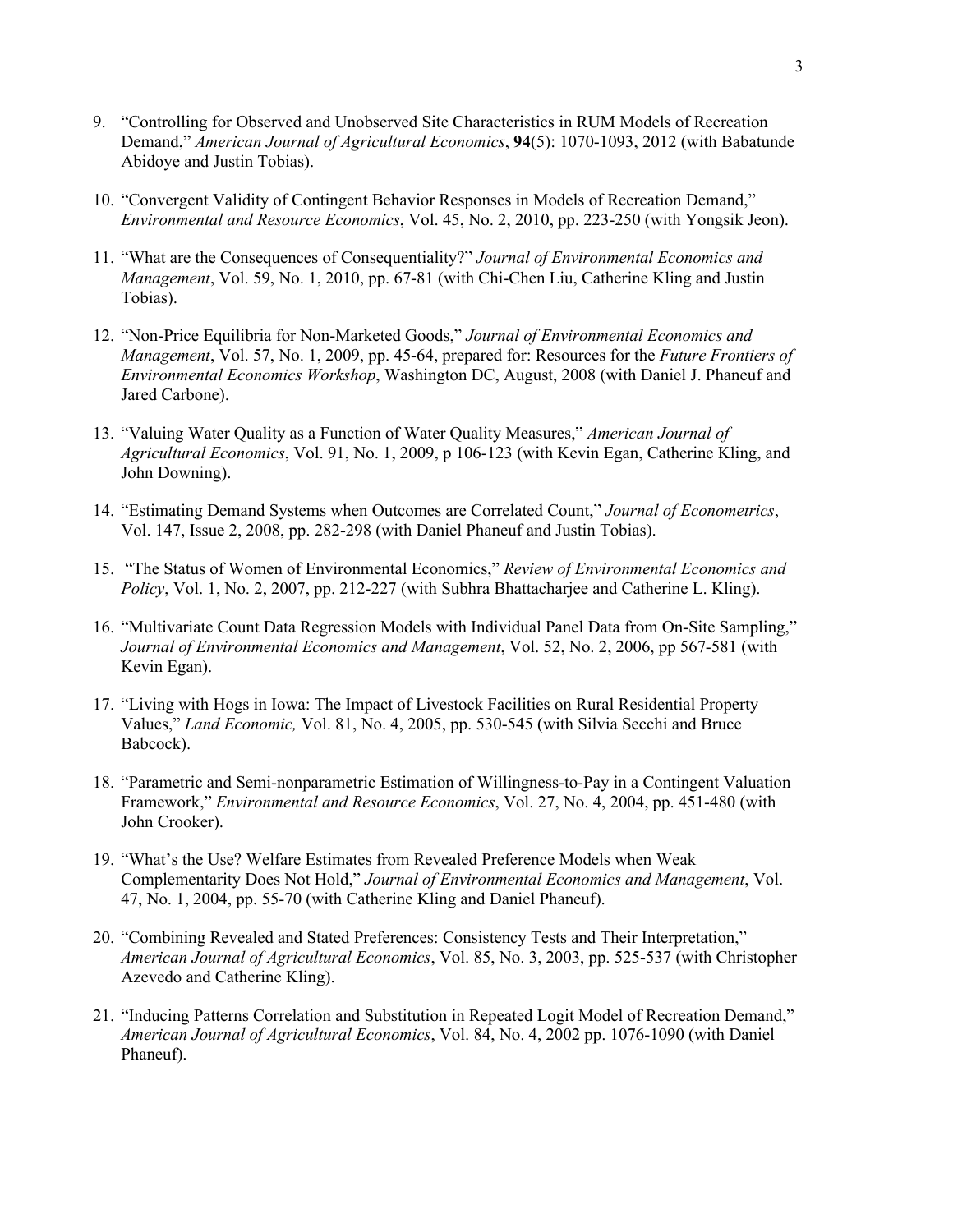- 22. "Estimation and Welfare Calculations in a Generalized Corner Solution Model with an Application to Recreation Demand," *The Review of Economics and Statistics*, Vol. 82, No. 1, 2000, pp. 83-92 (with D. Phaneuf and C. Kling).
- 23. "Choice Set Definition Issues in a Kuhn-Tucker Model of Recreation Demand," *Marine Resources Economics*, Vol. 14, Winter 1999, 343-355. (with D. J. Phaneuf).
- 24. "Nonlinear Income Effects in Random Utility Models," *The Review of Economics and Statistics*, Vol. 81, No. 1, 1999, pp. 62-72 (with C. L. Kling).
- 25. "Measuring Goodness of Fit for the Double-Bounded Logit Model: Comment," *The American Journal of Agricultural Economics*, Vol. 81, No. 1, 1999, pp. 231-234.
- 26. "Valuing Water Quality Improvements Using Revealed Preference Methods When Corner Solutions Are Present," *The American Journal of Agricultural Economics*, Vol. 80, No. 5, 1998, pp. 1025-1031 (with C. L. Kling and D. J. Phaneuf).
- 27. "Residential Response to Voluntary Time-of-Use Electricity Rates," *Resource and Energy Economics*, Vol. 20, No. 3, 1998, pp. 225-244 (with S. Baladi and T. Sweeney).
- 28. "The Performance of Nested Logit Models When Welfare Estimation is the Goal," *The American Journal of Agricultural Economics*, Vol. 79, No. 3, 1997, pp. 792-802 (with C. L. Kling).
- 29. "Starting Point Bias in Dichotomous Choice Valuation with Follow-up Questioning," *Journal of Environmental Economics and Management,* Vol. 30, No. 1, 1996, pp. 112-131 (with Jason F. Shogren).
- 30. "Testing the Consistency of Nested Logit Models with Utility Maximization," *Economics Letters*, Vol. 50, No. 1, 1996, pp. 33-40 (with Catherine L. Kling).
- 31. "An Empirical Investigation of the Consistency of Nested Logit Models with Utility Maximization," *The American Journal of Agricultural Economics*, Vol. 77, No. 4, 1995, pp. 875- 884 (with Catherine L. Kling).
- 32. "Budget Balancing Incentive Mechanisms," *The Journal of Environmental Economics and Management*, Vol. 27, No. 3, 1994, pp. 275-285 (with Jason Shogren and Ramu Govindasamy).
- 33. "Residential Demand for Electricity Under Block Rate Structures: Evidence from a Controlled Experiment," *Journal of Business and Economic Statistics*, Vol. 12, No. 4, October 1994, pp. 419- 430 (with K. A. King).
- 34. "The Response of Industrial Customers to Electric Rates Based Upon Dynamic Marginal Costs," *The Review of Economics and Statistics*, Vol. 75, No. 3, 1993, pp. 446-454. (with S. M. Baladi, D. W. Caves and B. F. Neenan).
- 35. "The Limits to Environmental Bonds: Lessons for the Labor Literature," *Ecological Economics*, Vol. 8, 1993, pp. 109-133 (with Jason Shogren and Ramu Govindasamy).
- 36. "Matching Grants and Public Goods: A Closed-Ended Contingent Valuation Experiment," *Public Finance Quarterly* Vol. 21, No. 2, 1993, pp. 178-195 (with J. P. Combs, R. C. Kirkpatrick, and J. F. Shogren).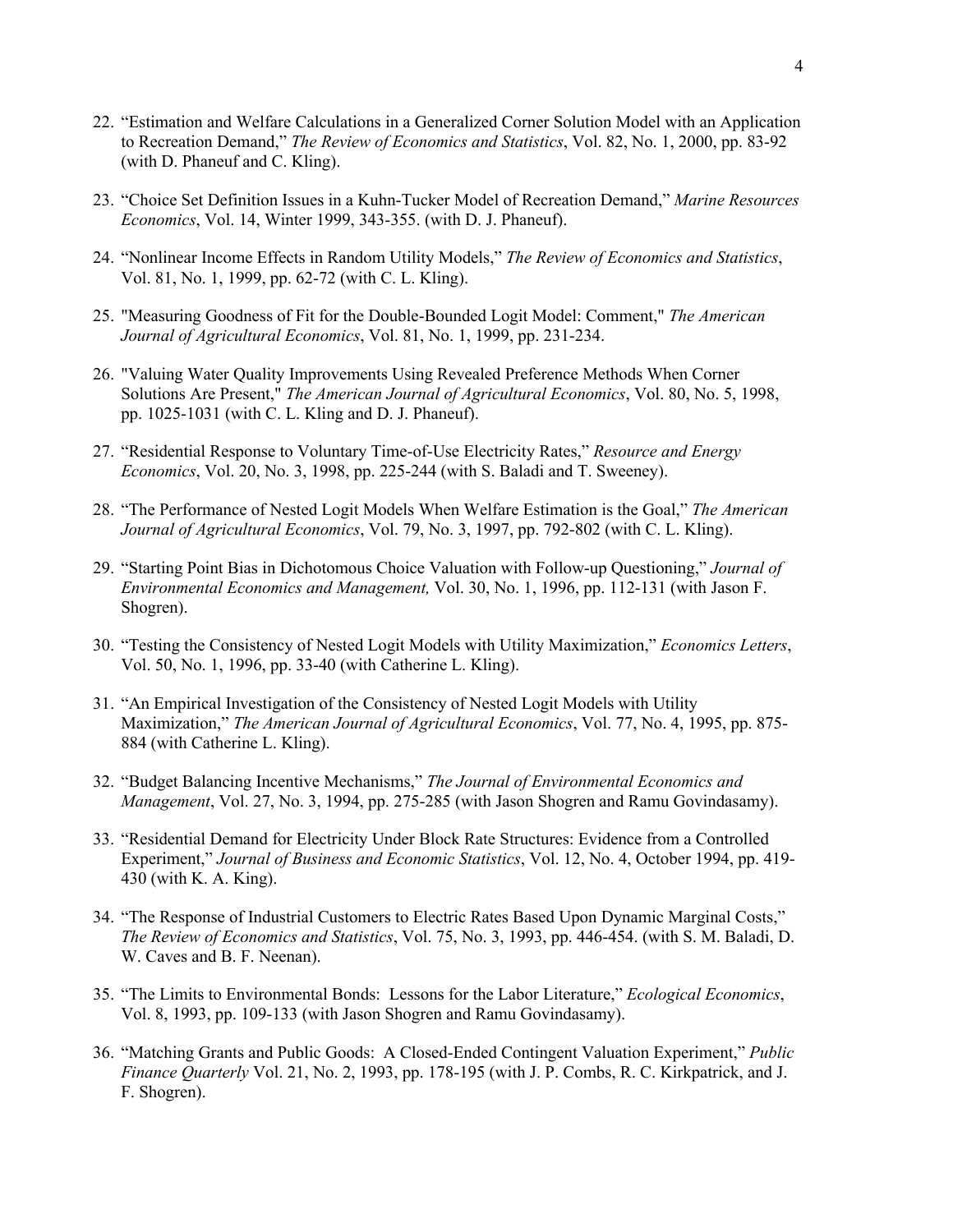- 37. "Crop Insurance as a Mechanism for Reducing Pesticide Usage: A Representative Farm Analysis," *The Review of Agricultural Economics*, Vol. 14, No. 2, 1992, pp. 169-186 (with Eli Feinerman and Derald Holtkamp).
- 38. "Optimal Dispatch of Interruptible and Curtailable Service Options," *Operations Research*, Vol. 40, No. 1, 1992, pp. 104-112 (with Douglas W. Caves).
- 39. "The Regulation of Non-Point Sources of Pollution under Imperfect and Asymmetric Information," *The Journal of Environmental Economics and Management*, Vol. 22, No. 2, 1992, pp. 134-146 (with Richard Cabe).
- 40. "The Implicit Value of Corn Base Acreage," *The American Journal of Agricultural Economics*, Vol. 74, No. 2, 1992, pp. 50-58 (with N. Barickman and J. Shogren).
- 41. "The Cost of Power Interruptions in the Industrial Sector: Estimates Derived from Interruptible Service Programs," *Land Economics*, Vol. 68, No. 2, 1992, pp 49-61 (with D. W. Caves and R. J. Windle).
- 42. "Customer Demand for Service Reliability in the Electric Power Industry: A Synthesis of the Outage Cost Literature," *The Bulletin of Economic Research*, Vol. 42, No. 2, 1990, pp. 79-119 (with D. W. Caves and R. J. Windle).
- 43. "Load Shifting Under Voluntary Residential Time-of-Use Rates," *The Energy Journal*, Vol. 10, No. 4, 1989, pp. 83-99 (with D. W. Caves and K. A. Kuester).
- 44. "Load Impact of Interruptible and Curtailable Rate Programs: Evidence from Ten Utilities," *IEEE Power Engineering Society Transactions*, 88 WM152-1, 1988 (with D. W. Caves, P. Hanser and R. J. Windle).
- 45. "Neoclassical Model of Consumer Demand with Identically Priced Commodities; And An Application to Time-of-Use Electricity Pricing," *The Rand Journal of Economics*, Vol. 18, No. 4, 1987, pp. 564-580 (with D.W. Caves and L.R. Christensen).
- 46. "A Bayesian Approach to Combining Conditional Demand and Engineering Models of Electricity Usage," *The Review of Economics and Statistics*, Vol LXIX, No. 3, August, 1987, pp. 438-448 (with D.W. Caves, K. Train, and R. Windle).
- 47. "Statistically Adjusted Engineering (SAE) Models of End-Use Load Curves," *Energy*, Vol. 10, No. 10, 1985, pp. 1103-1111 (with K. Train and R. Windle).
- 48. "The Consistency of the Residential Customer Response in Time-of-Use Electricity Pricing Experiments," *Journal of Econometrics*, Vol. 26, 1984, pp. 179-203 (with D.W. Caves and L.R Christensen).
- 49. "Modeling Alternative Residential Peak-Load Electricity Rate Structures," *Journal of Econometrics*, Vol. 26, 1984, pp. 249-268, (with D.W. Caves and L.R. Christensen).

## **Books and Book Chapters**

1. *The Measurement of Environmental and Resource Values: Theory and Methods, 3rd Edition*, RFF Press, 2014 (with A. Myrick Freeman III and Catherine L. Kling).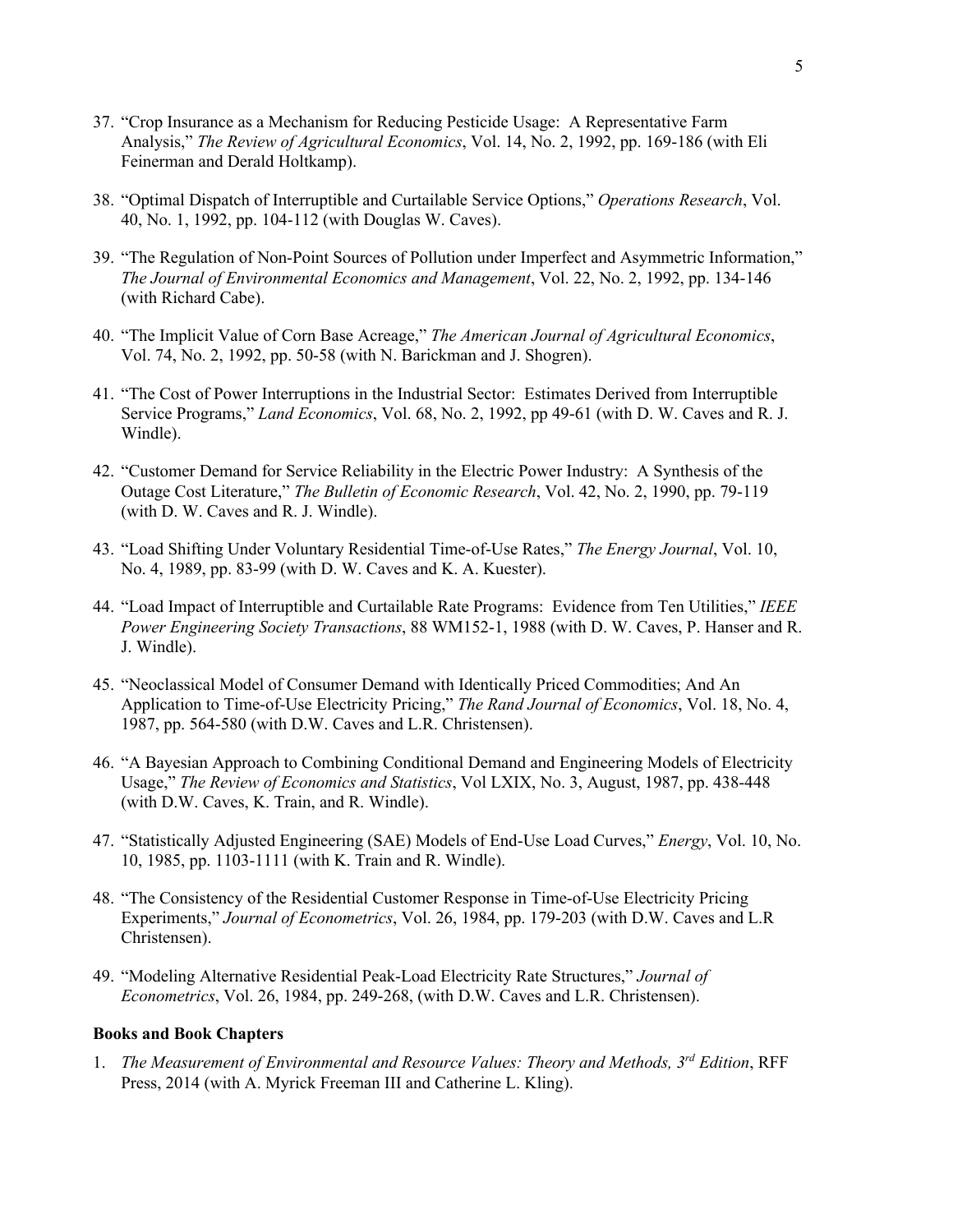- 2. *Encyclopedia of Energy, Natural Resource, and Environmental Economics* (Section Editor), Elsevier 2013.
- 3. "The Role of Water Quality Perceptions in Modeling Lake Recreation Demand," in J. Bennett (ed.) *International Handbook of Non-Market Environmental Valuation*, Aldershot: Edward Elgar, 2011 (with Y. Jeon, C. L. Kling, and J. Downing)
- 4. *Revealed Preference Approaches to Environmental Valuation, Volumes I and II*, Aldershot: Ashgate Publishing Limited, June, 2008 (with C. L. Kling).
- 5. "Recreation Demand Models," in H. Folmer and T. Tietenberg, *International Yearbook of Environmental and Resource Economics*, Cheltenham: Edward Elgar, pp. 269-304, 2003 (with C. L. Kling).
- 6. *Valuing Recreation and the Environment: Revealed Preference Methods in Theory and Practice*, Aldershot: Edward Elgar, 1999 (with C. L. Kling).
- 7. "Corner Solution Models Recreation Demand: A Comparison of Competing Frameworks," in J. A. Herriges and C. L. Kling (eds.), *Valuing Recreation and the Environment: Revealed Preference Methods in Theory and Practice*, Aldershot: Edward Elgar, 1999 (with C. L. Kling and D. Phaneuf).
- 8. "Nonpoint Tournaments," in T. Graham-Tomasi and C. Dosi, eds., *Nonpoint Source Pollution Regulation: Issues and Analysis*, Dordrecht: Kluwer , pp. 87-106, 1994 (with Jason Shogren and Ramu Govindasamy).
- 9. "Predicting Customer Response to Time-of-Use Electricity Rates: Insights From EPRI Research," in R.F. Hill, ed., *A Decade of Progress*, June, 1983 (with D.W. Caves, L.R. Christensen, A. Faruqui, K.K. Lee and A.K. Miedema).

# **Conference Proceedings and Other Papers:**

- 1. "Is Outdoor Recreation Recession Proof? An Empirical Investigation of the 2009 Recession," revise and resubmit at *Land Economics*, June 2018 (with Mohammad Mainul Hoque and Cathy Kling).
- 2. "A Site-Portfolio Model for Multiple-Destination Recreation Trips: Valuing Trips to National Parks in the Southwestern USA," revise and resubmit at *Journal of the Association of Environmental and Resource Economics* (with Zhe Chen, George Parsons, Chris Leggett, Nancy Bockstael, and Kevin Boyle), December, 2018.
- 3. "BP Gulf Oil Spill Caused Damages to Recreationists from Across the United States," working paper, *Proceeding of the National Academy of Science*. April 2017 (with English, E., K. McConnell, R. Tourangeau, R. von Haefen, F. Lupi, D. Chapman, E. Horsch, C. Leggett, M. Welsh, N. Meade, A. Domanski, J. Price).
- 4. "Does Water Quality Matter for Recreation? Evidence from Micro Panel Data," Working paper, December 2015 (with Cathy Kling and Dan Phaneuf).
- 5. "Vehicle Fuel Efficiency and the Rebound Effect: Evidence from U.S. Panel Data," working paper, November 2014 (with Hocheol Jeon).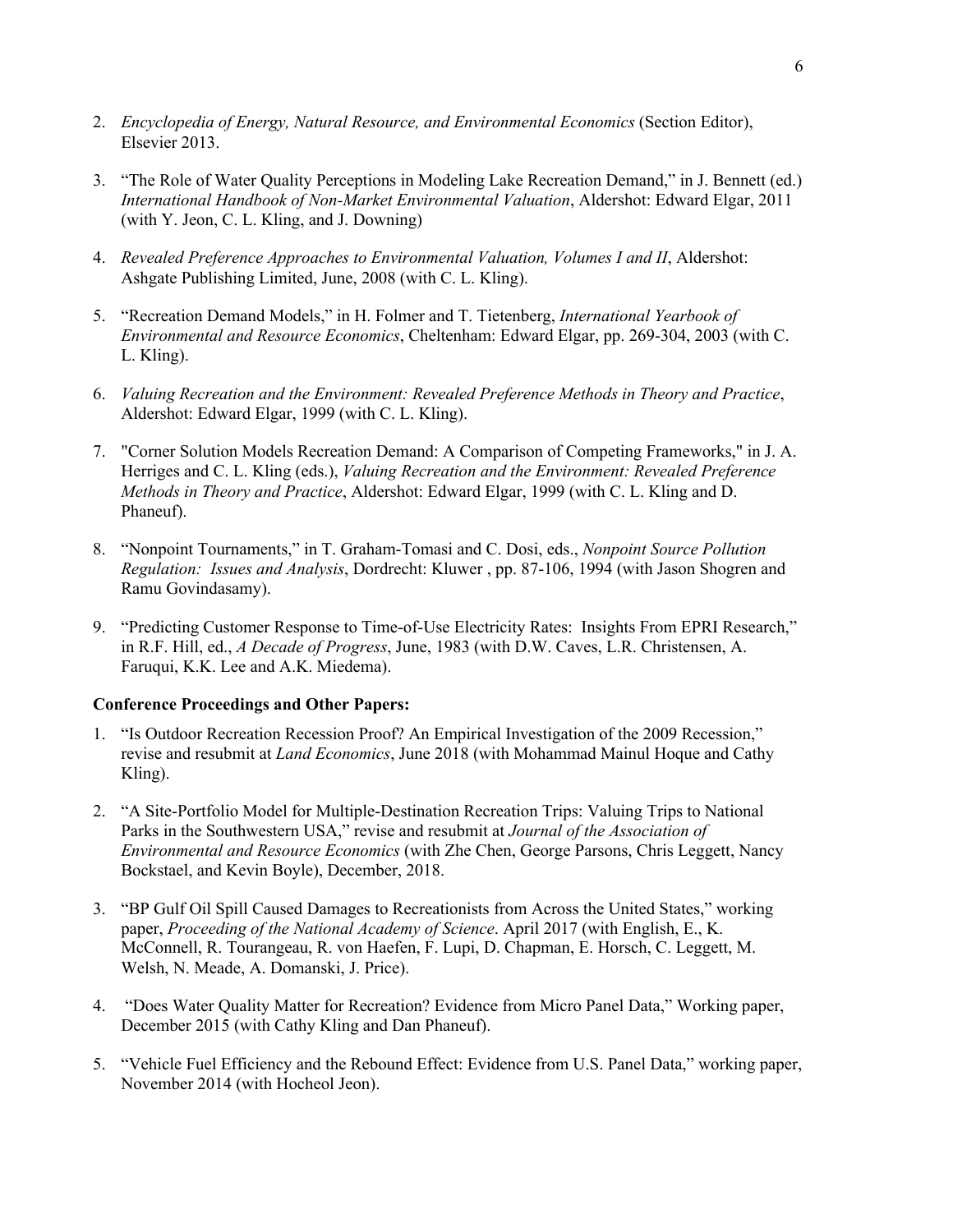- 6. "Weighing the Effects of Obesity on the Environment," working paper, November 2014 (with Hocheol Jeon).
- 7. "RUM Models Incorporating Nonlinear Income Effects," working paper, January, 2013 (with Babatunde Abidoye).
- 8. "Capturing Preferences Under Incomplete Scenarios Using Elicited Choice Probabilities," Working paper, March, 2011 (with Subhra Bhattacharjee and Cathy Kling).
- 9. Book review of Lee, Myoung-jae (2010) *Micro-Econometrics: Methods of Moments and Limited Dependent Variables*, 2nd Edition in the *American Journal of Agricultural Economics* **93**(3): 916- 917.
- 10. "Rounding in Recreation Demand Models: A Latent Class Count Model," ISU Working Paper #10012, June, 2010, (with Keith Evans).
- 11. "A Kuhn-Tucker Model of Micro-Level Household Demand: Temporal Stability of Recreation Preferences Using Panel Data," December 2009, presented at the 2010 ASSA Meetings, Atlanta, Georgia (with Subhra Bhattacharjee and Catherine Kling).
- 12. "Timing of Fertilizer Applications: Environmental Implications," April, 2008 (with Mira Nurmakhanova and Catherine Kling).
- 13. "Combining Revealed Preference and Stated Preference Data without Invoking the Weak Complementarity Condition," Working paper, January 2, 2007 (with Kevin Egan, John Downing and Catherine Kling), presented at the 2007 ASSA Meetings, Chicago, Illinois.
- 14. "Jointly Modeling the Number of Trips Taken and Site Choice Using Data from On-Site Samples: An Application to Clear Lake, Iowa" May 2003 (with Ivaylo Minkov and Jean Opsomer)
- 15. "Valuing Preservation and Improvements of Water Quality in Clear Lake," Center for Agricultural and Rural Development working paper, 01-SR 94, March 2001 (with Christopher Azevedo and Catherine Kling).
- 16. "Updating Prior Methods for Benefits Transfer: A Bayesian Paradigm," working paper, presented at CENREP Conference on Benefits Transfer, Research Triangle, North Carolina, February 2001 (with Catherine Kling).
- 17. "Iowa Wetlands: Perceptions and Values", Center for Agricultural and Rural Development working paper, 00-SR 91, March 2000 (with Christopher Azevedo and Catherine Kling).
- 18. "Combining Revealed and Stated Preference Data: The Role of The Opportunity Cost of Time," working paper, February 2000 (with Christopher Azevedo and Catherine Kling).
- 19. "Linking Revealed and Stated Preferences to Test External Validity," working paper, Center for Agricultural and Rural Development, 99-WP 222, May 1999 (with Catherine Kling and Christopher Azevedo).
- 20. "The Design and Implementation of an Experiment to Test Response to Electric Rates Based on Dynamic Marginal Costs," Working paper, March 1990, (with D.W. Caves and B. Neenan).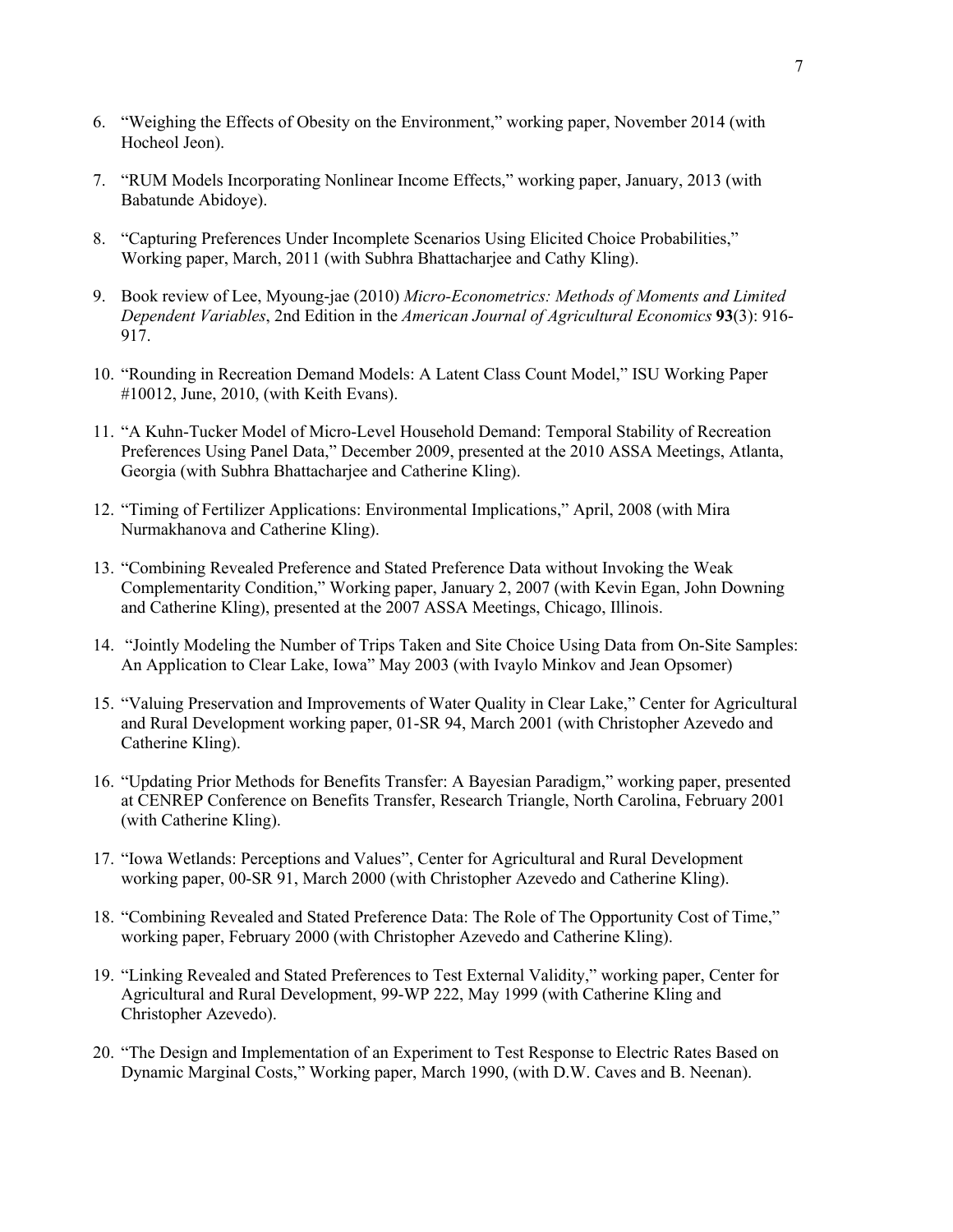- 21. "The Importance of Market Segmentation in New Service and Rate Offerings," *New Dimensions in Utility Pricing: Proceedings*, Electric Power Research Institute, April, 1989, CU-6300 (with D.W. Caves and R.J. Windle).
- 22. "Reference Load Shapes and Response Estimates for Analyzing Alternative Rates and Marketing Programs, in *Selected Papers on Demand-Side Management: 1985-87*, Electric Power Research Institute, conference proceedings, EM-5732, April 1988 (with D.W. Caves and R. Windle).
- 23. "Voluntary Time-of-Use Rates and Involuntary Revenue Erosion," Working Paper, December 1987 (with D. W. Caves and L. Kirsch).
- 24. "Trends in Electricity Pricing and Service for Large Users," presented at The Center for Materials Fabrication Induction Forum, November 17-18, 1987, Pittsburgh (with D.W. Caves and R.J. Windle).
- 25. "Interruptible/Curtailable Rate Programs: Issues in the Development of Customer Credits," presented at The Annual Review of Demand-Side Management Planning Research, Houston, Texas, September 1987 (with D.W. Caves and R.J. Windle).
- 26. "Evidence on Interruptible and Curtailable Service for Electricity Customers," presented at the *Third National Conference on Utility DSM Programs: Demand-Side Management Strategies in Transition*, Houston, Texas, June 16-18, 1987 (with D. W. Caves, P. Hanser, and R. J. Windle).
- 27. "Policy and Economic Issues," prepared for *Proceedings of Niagara Mohawk Workshop on Real Time Pricing and Load Management Opportunities in New York State*, March 12 and 13, 1986 (with L. R. Christensen).
- 28. "Customer Response to Experimental Demand Side Management Programs," prepared for *Proceedings of Niagara Mohawk Workshop on Real Time Pricing and Load Management Opportunities in New York State*, March 12 and 13, 1986 (with A. Faruqui).
- 29. "The Key Role of Experimental Design in Assessing Customer Behavior," prepared for *Proceedings of Niagara Mohawk Workshop on Real Time Pricing and Load Management Opportunities in New York State*, March 12 and 13, 1986 (with L. R. Christensen).
- 30. "Overview of Transferability Research: Residential Response to Time-of-Use Rates," in *Annual Review of Demand and Conservation Research: 1984 Proceedings*, Electric Power Research Institute, conference proceedings, EPRI EA-4313, 1985 (with D.W. Caves).
- 31. "Estimating Residential End-Use Load Shapes," in *Annual Review of Demand and Conservation Research: 1984 Proceedings*, Electric Power Research Institute, conference proceedings, EPRI EA-4313, 1985 (with Kenneth Train).
- 32. "Load Shape Impacts: Marketing and Rate Alternatives," in *Strategic Planning and Market Assessment for Demand Side Management*, Electric Power Research Institute, conference proceedings, forthcoming, (with D.W. Caves).
- 33. "Transferability of Customer Response to Residential Time-of-Use Electricity Prices," in *Workshop Proceedings: Planning and Assessment of Load Management*, Electric Power Research Institute, EA-3464, May, 1984 (with D.W. Caves and L.R. Christensen).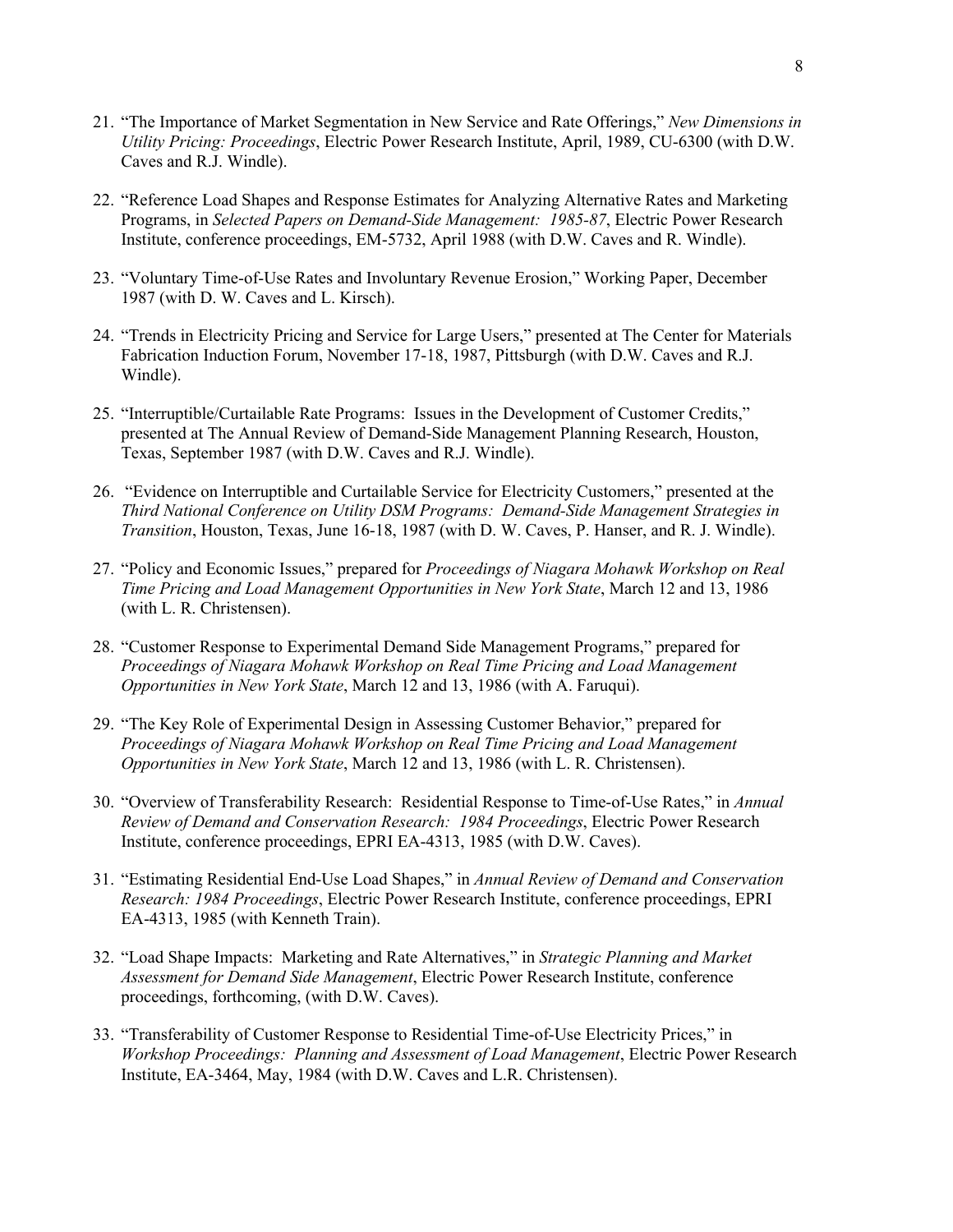- 34. "Transferability of Residential Response to Time-of-Use Electricity Rates," in *Adjusting to Regulatory, Pricing, and Market Realities*, MSU Public Utility Papers, 1983, (with D.W. Caves, L.R. Christensen, and A. Faruqui).
- 35. "Time-of-Use Pricing for Residential Electricity Customers: Results from the Wisconsin Experiment," March 1982, (with D.W. Caves and L.R. Christensen) (abridged version appears in *Public Utilities Fortnightly*, March 17, 1983).
- 36. "The Implications of Demand Charges Under Uncertainty: An Application to Electric Utilities," SSRI Discussion Paper No. 8009, University of Wisconsin, June 1980.

# **Contract Research Reports:**

- 1. "The Benefits from Water Quality Improvements in Iowa's Lakes," prepared for the Iowa Department of Natural Resources, October, 2006 (with Catherine Kling).
- 2. "Iowa Lakes Valuation Project: Summary and Findings from Year One", prepared for the Iowa Department of Natural Resources, August, 2003 (with Christopher Azevedo, Kevin Egan, and Catherine Kling).
- 3. "Enhanced RTP Load Response Model for System Planning and Price Forecasting," draft, prepared for Georgia Power Company, May 11, 1995 (with David Armstrong, Mostafa Baladi, Steve Braithwait, Romkaew Broehm, Anders Gilchrist, David Glyer, Kathy King, and Peter Shatrawka).
- 4. "Midwest Power System's Residential Energy Study: Final Report, Volume 4: The 1992 Exit Survey Report," draft, prepared for Midwest Power Systems, July 2, 1993 (with Mostafa Baladi).
- 5. "Midwest Power System's Residential Energy Study: Final Report, Volume 1: Summary of the Evidence from the Voluntary Time-of-Use Program," draft, prepared for Midwest Power Systems, July 2, 1993 (with Mostafa Baladi).
- 6. "Midwest Power System's Residential Energy Study: Final Report, Volume 2: Extensions of the Basic Usage Analysis," draft, prepared for Midwest Power Systems, July 2, 1993 (with Mostafa Baladi).
- 7. "Midwest Power System's Residential Energy Study: Final Report, Volume 3: The Pattern of Response to Time-of-Use Pricing," draft, prepared for Midwest Power Systems, July 2, 1993 (with Mostafa Baladi).
- 8. "Iowa Power Residential Energy Study: The Impact of Voluntary Time-of-Use Rates on Electricity Usage Patterns," Interim report, prepared for Iowa Power, February, 1993.
- 9. "Real-Time Pricing: Sample Design and Customer Selection," draft report prepared for Georgia Power Corporation, April, 1992 (with Bruce Chapman).
- 10. "Iowa Power Residential Energy Study: 1991 Baseline Survey Draft Report," prepared for Iowa Power, January 1992 (with S. M. Baladi).
- 11. "Design of Voluntary Time-of-Use Rate for Residential Customers of Iowa Power," prepared for Iowa Power, December 1989 (with D. W. Caves, L. D. Kirsch and Mark N. Lowry).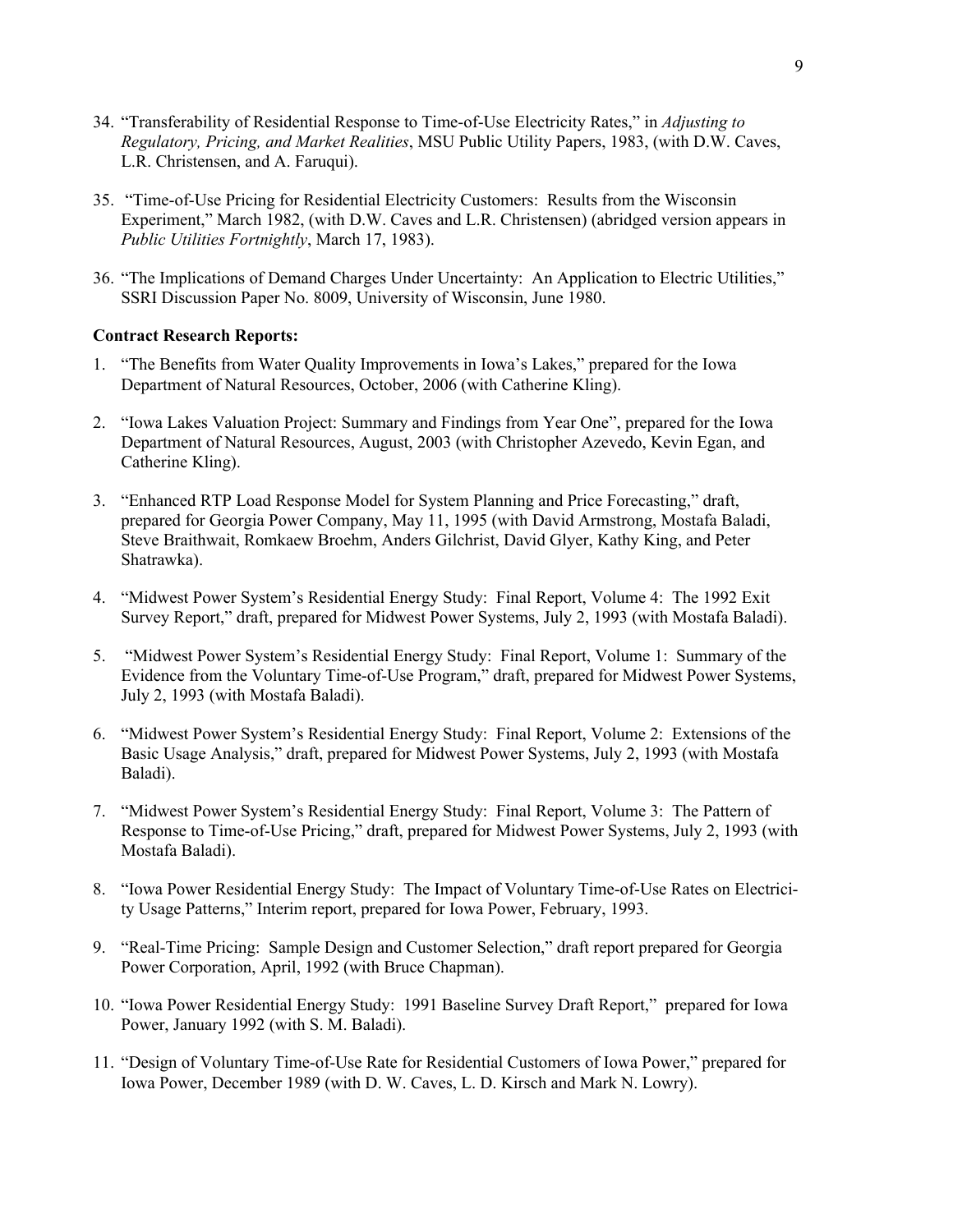- 12. *Customer Demand for Service Reliability: Existing and Potential Sources of Information*, final report prepared for the Electric Power Research Institute, RP-2801-2, April, 1989 (with D.W. Caves and R.J. Windle).
- 13. "Estimating End-Use Load Shapes at NMPC," prepared for Niagara Mohawk Power Corporation, November 1988 (with R. J. Windle).
- 14. "Review of Data Available to Compute End-Use Load Shapes at NMPC," prepared for Niagara Mohawk Power Corporation, November 1988 (with R. J. Windle)
- 15. *Sample Design for the SC-3A Rate Class*, prepared for Niagara Mohawk Power Corporation, September 6, 1988 (with D. W. Caves).
- 16. *Demand-Side Management Customer Response, Volume 1: Residential and Commercial Reference Load Shapes and DSM Impacts*, Final report prepared for the Electric Power Research Institute, June 1988, EA-5767 (with D. W. Caves, W. E. Kirsley, C. McDonald and R. J. Windle).
- 17. *Customer Response to Interruptible and Curtailable Rates*, Volumes 1, 2 and 3, Final Report prepared for the Electric Power Research Institute, EM-5630, March 1988.
- 18. "Analysis of the Wisconsin Electric Residential Rate Experiment, Volume 1: Summary of Findings from the Wisconsin Residential Rate Experiment," prepared for Wisconsin Electric, March 1987 (with R. Baumgartner, D. W. Caves, L. R. Christensen and R. Sweeney).
- 19. "Analysis of the Wisconsin Electric Residential Rate Experiment, Volume 2: Design and Implementation of the Wisconsin Residential Rate Experiment," prepared for Wisconsin Electric, March 1987 (with R. Baumgartner, D. W. Caves, L. R. Christensen and R. Sweeney).
- 20. "Analysis of the Wisconsin Electric Residential Rate Experiment, Volume 3: The Impact of Timeof-Use Rates on On-Peak and Off-Peak Electricity Usage," prepared for Wisconsin Electric, March 1987 (with D. W. Caves, L. R. Christensen and R. Sweeney).
- 21. "Analysis of the Wisconsin Electric Residential Rate Experiment, Volume 5: Extensions of the Time-of-Use Model," prepared for Wisconsin Electric, March 1987 (with D. W. Caves, L. R. Christensen, K. A. Kuester and R. Sweeney).
- 22. "Analysis of the Wisconsin Electric Residential Rate Experiment, Volume 6: Customer Response to Inverted Block Rates," prepared for Wisconsin Electric, March 1987 (with D. W. Caves, L. R. Christensen and K. A. Kuester).
- 23. "Analysis of Pacific Gas and Electric Company's Voluntary Time-of-Use Pricing Experiment for Residential Customers," prepared for Pacific Gas and Electric, August 15, 1985 (with D. W. Caves and K. A. Kuester).
- 24. *Residential Response to Time-of-Use Rates, Volume 4: Assessing RETOU's Out-of-Sample Performance*, Final Report prepared for the Electric Power Research Institute, EA-3560, March 1987 (with D. W. Caves, L. R. Christensen, and R. J. Windle).
- 25. "Real-Time Pricing at Niagara Mohawk Power Corporation, Volume 2: Design of a System, Rates, Marginal Cost, Experimental Design and Analysis," prepared for Niagara Mohawk Power Corporation, 1986 (with D. W. Caves, L. R. Christensen, L. D. Kirsch, and R. L. Sullivan).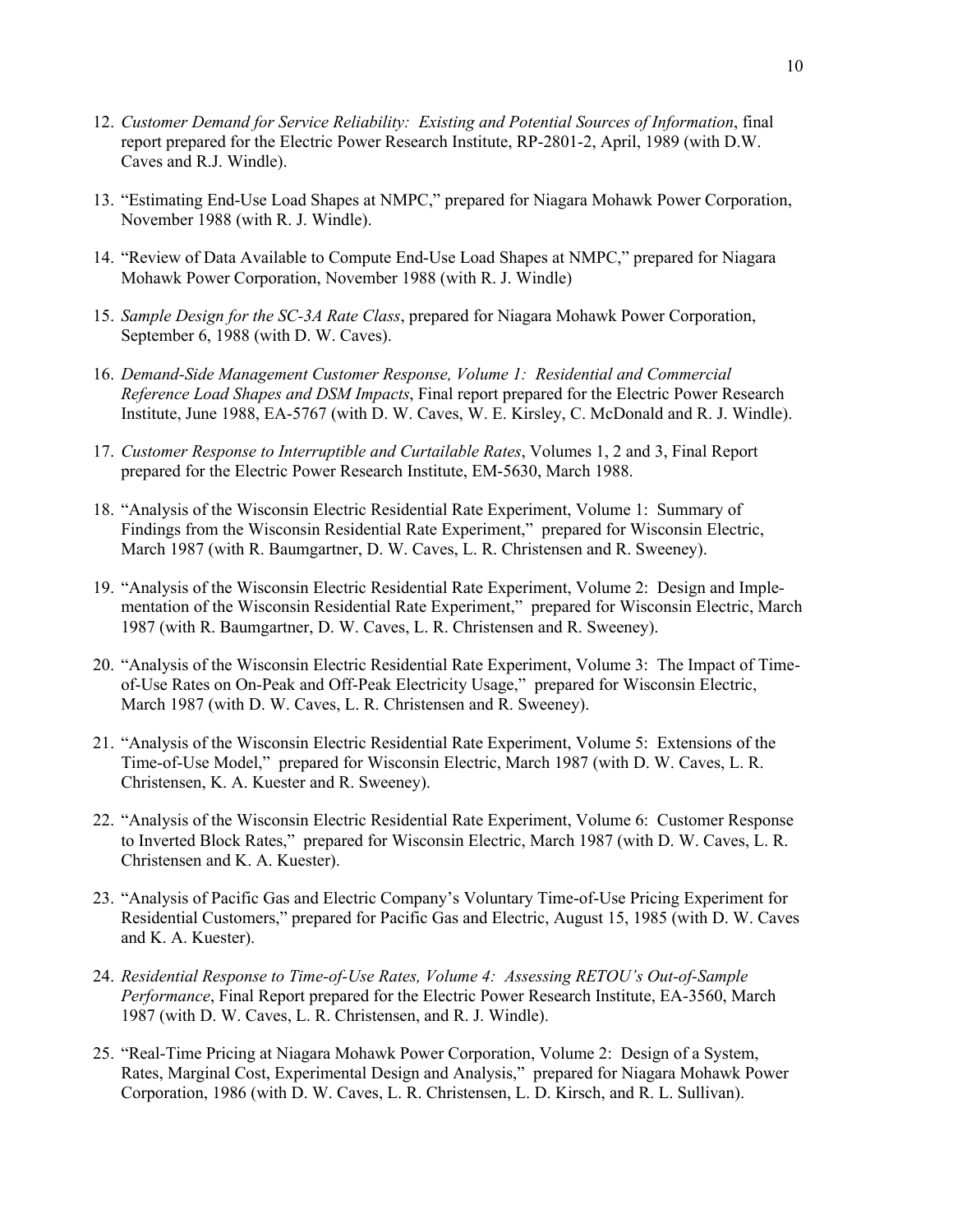- 26. *Residential Response to Time-of-Use Rates: Development and Demonstration of a Transfer-ability Model*, Volumes 1-3, Final Report prepared for the Electric Power Research Institute, EA-3560, June 1984 (with D.W. Caves and L.R. Christensen).
- 27. *Combined Engineering/Statistical Approaches to Estimating End-Use Load Shapes*, Volumes 1 and 2, Final Report prepared for the Electric Power Research Institute, EA-4310, May 1984 (with K. Train, R. Windle, and T. Alereza).
- 28. "Reductions in Peak Usage by Major Appliances Under Time-of-Use Electricity Pricing," prepared for Wisconsin Public Service Corporation, September 4, 1981 (with D. W. Caves and L. R. Christensen).
- 29. "The Effects of Time-of-Use Electricity Pricing on the Level of Residential Usage During Winter and Summer Months and at the Time of Monthly System Peak," prepared to Wisconsin Public Service Corporation, July 28, 1981 (with D. W. Caves and L. R. Christensen).

# **Recent Grants and Awards**

- 1. USDA NIFA, "Linking Agricultural Nutrient Pollution to the Value of Freshwater Ecosystem Services," 2016 through 2019 (with Cloe Garnache, Frank Lupi, R. Jan Stevenson, David Hyndman, and Bruno Basso), \$500,000.
- 2. USDA NIFA, "Behavioral Economics of Phosphorous Use," September 2016 through August 2018, (with Cloe Garnache, Frank Lupi, and Bruno Basso), \$250,000.
- 3. USEPA Star Grant, "An Integrated Valuation Model Linking Nutrient Reductions to Changing Eco-System Services in Freshwater Systems," September 2016 through August 2019, (with Frank Lupi and R. Jan Stevenson), \$799,074.
- 4. Iowa Department of Natural Resources, "Understanding the Usage Patterns and Most Desirable Characteristics of Iowa's Rivers and Streams: Phase 2," September 2010 through February 2012 (with Catherine Kling), \$40,000.
- 5. USEPA, "Data Collection to Support Valuing Water Pollution Reductions in Midwestern Lake Ecosystems," 2/1/2010 through 1/31/2011 (with Catherine Kling and Subhra Bhattacharjee), \$50,000.
- 6. USEPA, "Recreation Demand and Water Quality in Iowa's Rivers and Streams: A Proposal for Primary Data Collection" 2/1/2010 through 1/31/2011 (with Catherine Kling and Babatunde Abidoye), \$50,000.
- 7. USDA, NRCS Award, "Water Quality Benefits from Agricultural Conservation Actions and Programs: A Proposal to NRCS," July, 2010 through December, 2010 (with Catherine Kling), \$50,000.
- 8. Iowa Department of Natural Resources, "Economic Impact and Value of Iowa's Lakes," July 1, 2009 through December 31, 2010 (with Catherine Kling and Dan Otto), \$128,658.
- 9. Iowa Department of Natural Resources, "Iowa Rivers and River Corridors Recreation Survey," June 1, 2009 through December 31, 2010 (with Catherine Kling), \$120,000.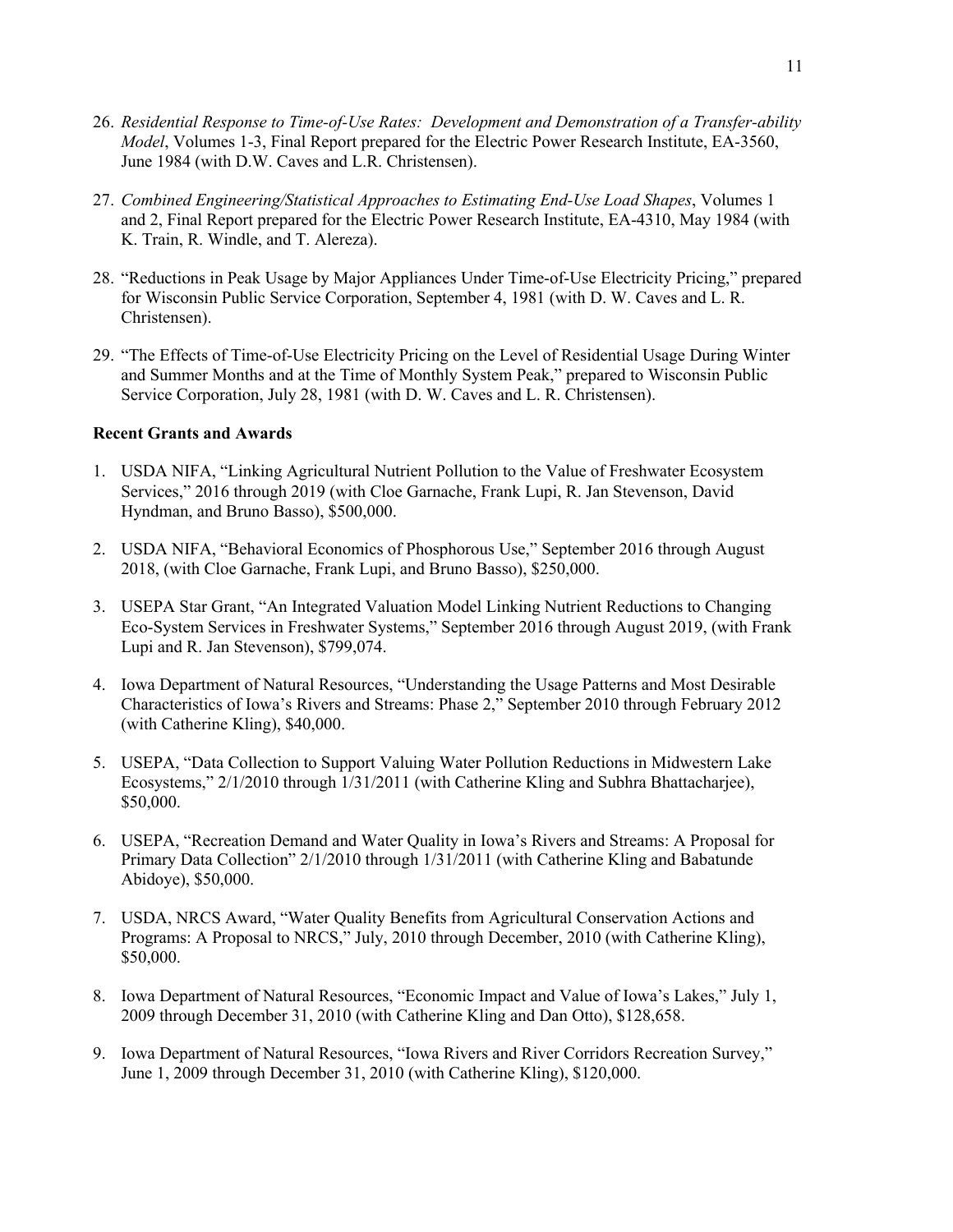- 10. Iowa Department of Natural Resources, "Restoring Water Quality in Iowa's Lakes: Assessing the Economic Impact and Establishing a Monitoring Base," 2006-2007 (with Catherine Kling, John Downing, and Dan Otto) \$69,933.
- 11. Iowa Department of Natural Resources, "Assessing the Benefits and Costs from Water Quality Improvements in Iowa's Lakes", 2006 (with Catherine Kling) \$10,562.
- 12. NSF Grant, "Social Complexity and the Management of the Commons," (with Catherine Kling) \$251,380
- 13. NSF/EPA Star Grant, "Valuing Water Quality in Midwestern Lake Ecosystems: Temporal Stability and the Role of Information in Value Formation," \$444, 782.
- 14. Iowa Department of Natural Resources, "The Economic Value of Preserving and Restoring Water Quality in Iowa's Lakes," (with John Downing, Catherine Kling, and Jinhua Zhao) \$81,000.
- 15. USDA National Research Initiative Competitive Grants Program, "Information Exchange in Farmers' Adoption of Conservation Tillage Practices," 2000-2001 (with Jinhua Zhao), \$88,000.
- 16. National Science Foundation/ Environmental Protection Agency Joint Awards Competition, "An Examination of Utility Consistent Approaches to Modeling Corner Solutions in Recreation Demand," 1998-2000 (with Catherine Kling and Daniel Phaneuf), \$134,759.
- 17. Iowa Corn Promotion Board, Iowa Pork Producers Association, and the Iowa Soybean Promotion Board, "A Survey of Iowa's Hog Production and Waste Management Practices," 1997-98 (with John Lawrence, John Miranowski, and Phillip Baumel), \$30,000.
- 18. National Science Foundation/ Environmental Protection Agency Joint Awards Competition, "Updating Prior Methods for Non-Market Valuation: A Bayesian Approach to Combining Disparate Sources of Environmental Values," 1996-1998 (with Catherine Kling), \$210,000.
- 19. Environmental Protection Agency Competitive Grant, "The Robustness of Welfare Estimates for Environmental Goods from Discrete Choice Recreational Demand Models," 1995-1997 (with Catherine Kling), \$87,912.

## **Courses Taught**

Iowa State University

- 101 Principles of Microeconomics 371 Introductory Econometrics
- 380 Undergraduate natural resource and environmental economics
- 480 Intermediate natural resource and environmental economics
- 533 Business and Economic Decision Tools
- 581 Advanced Environmental Economics
- 641 Advanced Production Economics
- 671 Econometrics I
- 673 Microeconometrics
- 680 Advanced Resource Economics

Michigan State University

AFRE835 Introductory Econometrics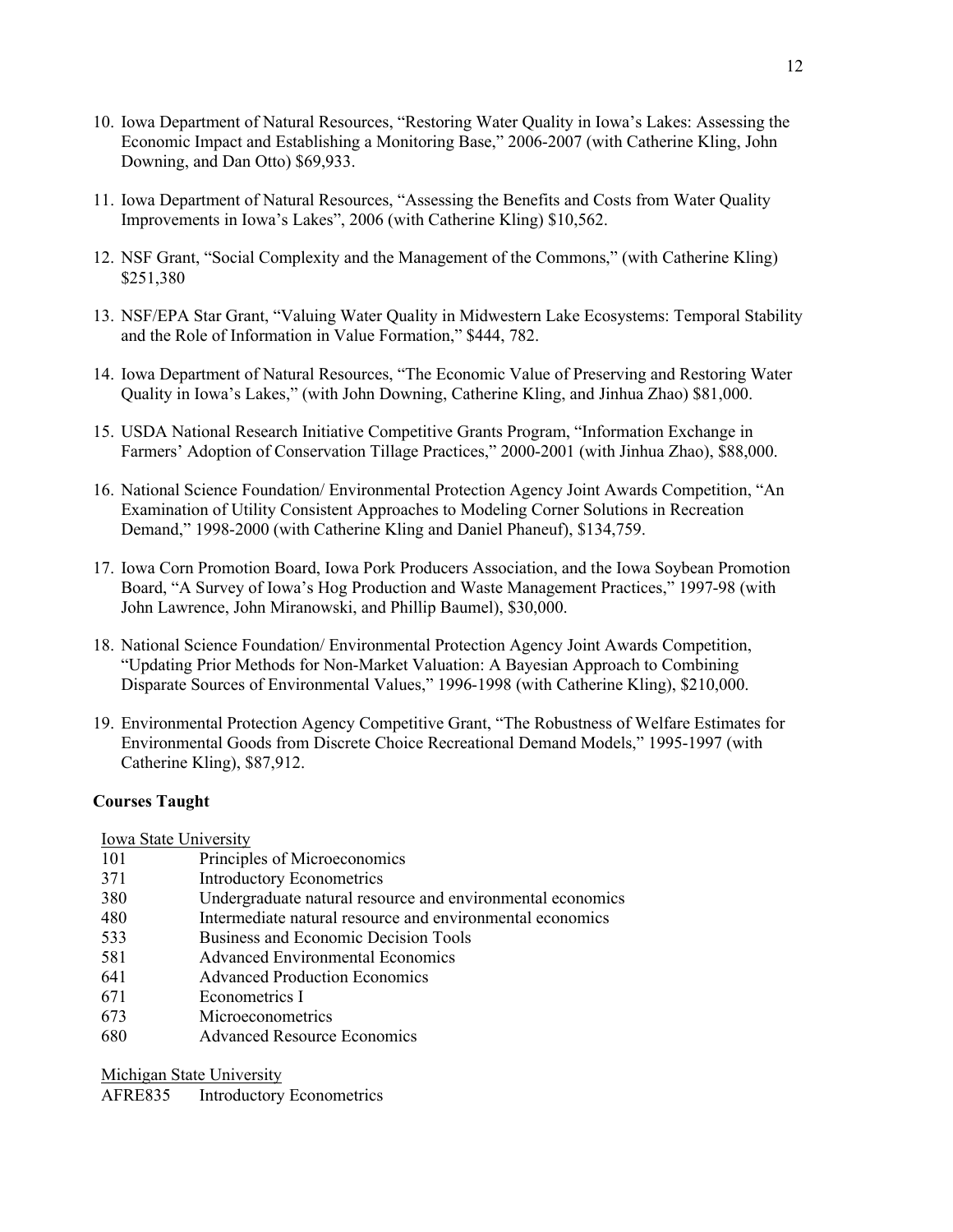| Advanced Environmental and Resource Economics<br>AFRE923 |  |
|----------------------------------------------------------|--|
| EC450<br>Economics of Environmental Policy               |  |
| EC823<br><b>Applied Econometrics</b>                     |  |
| <b>ESP802</b><br>Human Systems and the Environment       |  |

#### **Departmental Service**

Iowa State University

Director of Graduate Studies, 1998-2000 Chairperson, AAEA Quality of Communications Award nominating committee, 1993-94 Chairperson, Agricultural Economics Faculty Recruiting Committee, 1994-95 Chairperson, Alumni Awards Committee, 2011-12 Chairperson, Computer Committee, 1991-94, 2003-2010 Chairperson, Faculty Recruiting (Econometrics), 2003-2004 Chairperson, Faculty Recruiting (Cooperative Extension), 2011-12 Chairperson, Graduate Admissions, 1998-2000 Chairperson, Graduate Placement, 1998-2000 Chairperson, Graduate Advisory Committee, 1998-2000,2007-2008 Chairperson, Promotion and Tenure Committee, 2009-2010 Chairperson, Natural Resource Qualifying Exam Committee, 1989, 1991-93, 1996, 1998 Chairperson, Reading Room Committee, 2003-2004 Budget Advisory Committee, 2004-2005 Computer Committee, 1994-97, 2006-2008 Economics Council, 1993-95, 2011-2012 Econometrics Qualifying Exam Committee, 1989, 1990 Faculty Recruiting Committee, 1989-90, 1993-95, 2002-2003, 2012 Graduate Advisory Committee, 1997-98, 2002-2003, 2007-2008 Graduate Admissions Committee, 1997-98, 2010-2012. Graduate Curriculum Committee, 2000-2001 Microeconomics Qualifying Exam Committee, 1990-91, 1995-96 M.S. Thesis Award Committee, 1988-1991 Natural Resource Qualifying Exam Committee, 1994-95, 1996 Production Qualifying Exam Committee, 1996 Promotion and Tenure Committee, 1997-98, 2001-2003, 2010-2011.

#### Michigan State University

Chairperson, ESPP Graduate Program Committee 2016-present Chairperson, Recruiting Committee (Water/Development) 2014-2015 Member, Advisory Committee 2017-19 Member, Extended Advisory Committee 2015-16 Member, Reading Committee (Anderson) 2014 Member, Computer Committee 2014-2016

### **University Service**

Chairperson, Computer Committee - College of Agriculture, 1995-96 Chairperson, Computer Committee – College of Liberal Arts and Sciences, 2008-09 Vice-Chairperson, Computer Committee - College of Agriculture, 1994-95 ITS Budget Advisory Committee, 2009-present Water Resources Interdepartmental Program Committee, 1989-2001 Environmental Studies Program Committee, 1989-1997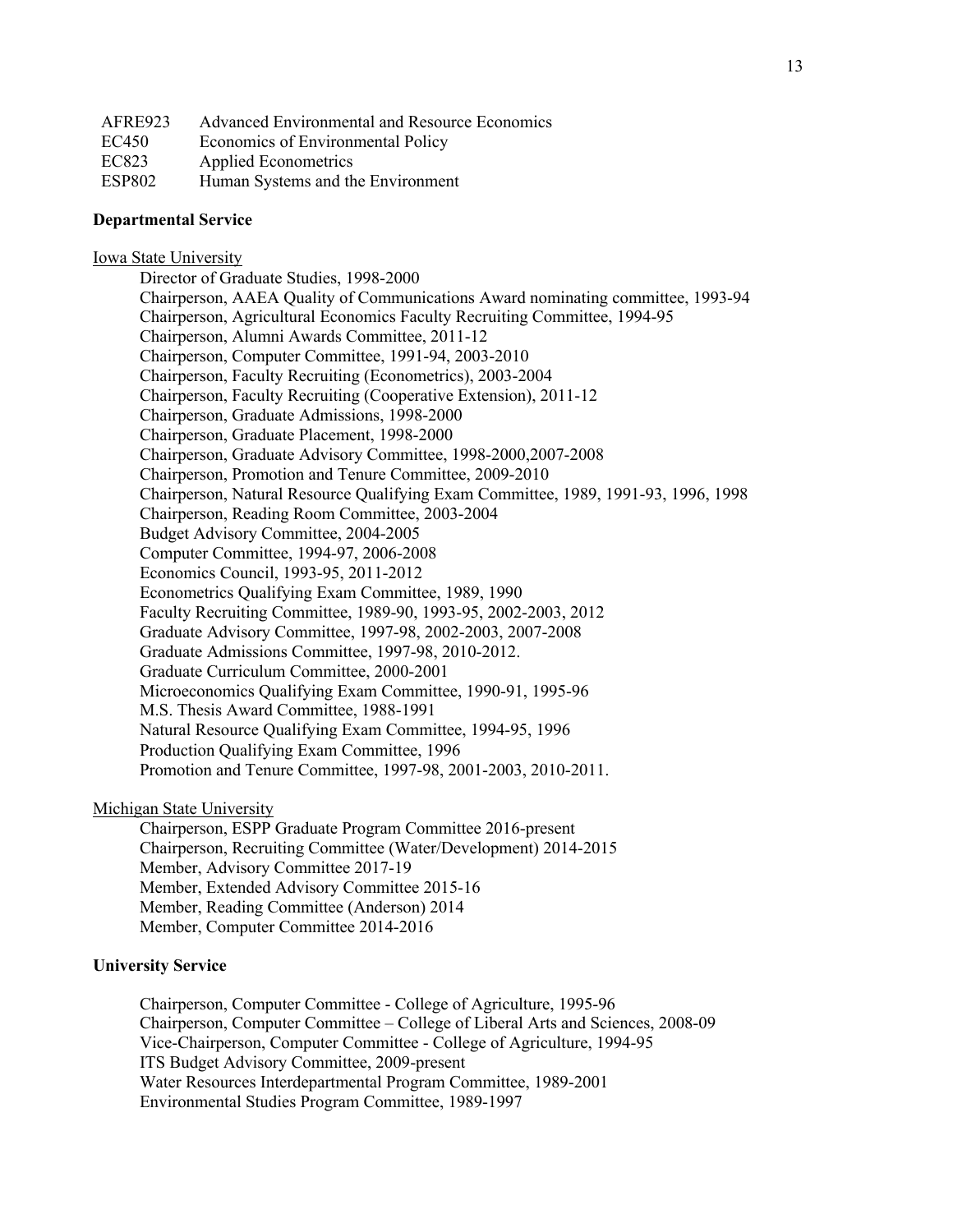Computer Committee - College of Agriculture, 1994-5, 1996-97, 2006-2012 Computer Committee – College of Liberal Arts and Sciences, 2003-2009 University Computer Committee, 1995-96, 2008-09

# **Professional Service**

Co-Editor, *Journal of the Association of Environmental and Resource Economists,* 2014 present.

Transitional Editorial Team, *Journal of the Association of Environmental and Resource Economists,* 2013.

Managing Editor, *Journal of Environmental Economics and Management*, 2001-2006

Transition Editor, *Journal of the Association of Environmental and Resource Economics*, 2013

Associate Editor, *Environmental and Resource Economics,* 2010-2012

Editorial Board, *Australian Economic Papers,* 2004-present

Scientific Advisory Board, *Environmental and Resource Economics*, 2006-2010, 2013-present Co-Chair, Organizing Committee, *2nd Annual AERE Summer Conference*, 2012

Chair, Western Regional Project (W-133), 1995

Secretary, Western Regional Project (W-133), 1994

Teller Committee, American Agricultural Economics Association, 1994

AAEA Quality of Research Discovery Subcommittee, 1996-99

Referee for

- *The American Journal of Agricultural Economics*
- *Contemporary Economic Policy*
- *Economic Inquiry*
- *Economic Letters*
- *Empirical Economics*
- *Energy Economics*
- *The Energy Journal*
- *International Economic Review*
- *Journal of Agricultural and Resource Economics*
- *Journal of Applied Econometrics*
- *Journal of Business and Economic Statistics*
- *Journal of Defense Economics*
- *Journal of Econometrics*
- *Journal of Environmental Economics and Management*
- *Journal of Public Economics*
- *Land Economics*
- *Marine Resource Economics*
- *The Review of Agricultural Economics*
- *The Review of Economics and Statistics*
- *Resource and Energy Economics*
- *Transport Research*

# **PhD. Committees**

- Brewer, Dylan (MSU Econ current)
- Carlson, Alyssa (MSU Econ current)
- Chen, Maolong (MSU AFRE current)
- Kyung, Heekwon (MSU Econ current)
- Li, Haoyang (MSU Econ current)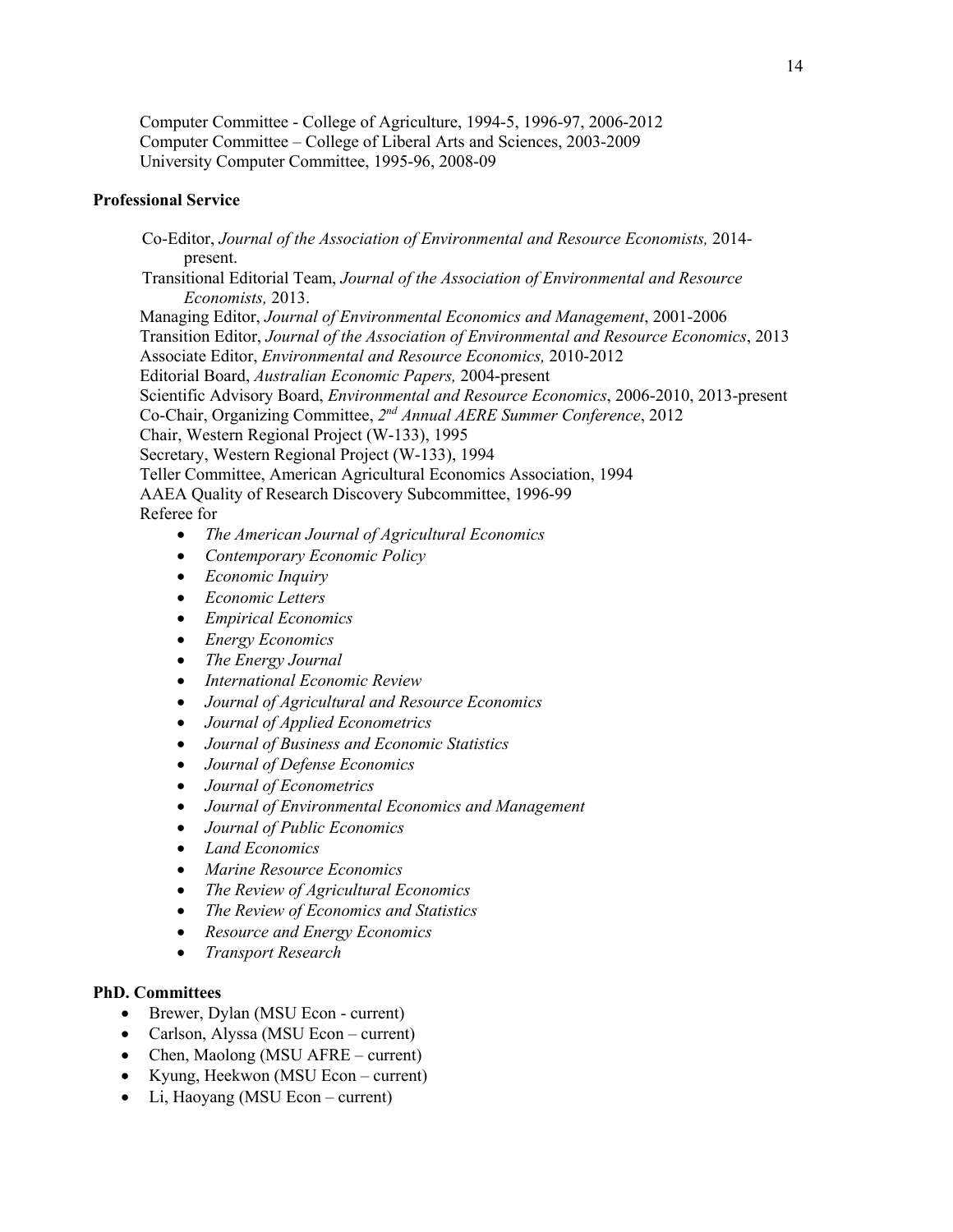- Ross, April (MSU AFRE current)
- Tanner, Sophia (MSU AFRE current)
- Tian, Qi (MSU AFRE current)
- Watten, Asa (MSU AFRE current)
- Rivera, Nathaly 2018 (MSU AFRE)
- Castro, Miguel 2018 (MSU AFRE)
- Hu, Chaoran, 2107 (MSU AFRE)
- Maria Gonzales Ramirez, 2016
- Jonathan McFadden, 2015
- Mainul Hoque, 2015
- Miyoung Oh, 2014
- Jiaqi Ge, 2014
- Adriana Valcu, 2013
- Fanzheng Yang, 2013
- Lin Yang, 2014
- Huang Ying, 2014
- Xu Zheng, 2014
- Insoo Cho, 2012
- Hai-Lan Yang, 2012
- Hang Qian, 2012
- Jeremiah Richey, 2012
- $\bullet$  Bo Xiong, 2012
- Subhra Bhattacharjee, 2010
- Min Wang, 2010
- Jittinan Aukayanagul, 2009
- Yanni Chen, 2009
- Greg Colson, 2009
- Ariun Ishdorj, 2008
- Li Yu, 2008
- Yanni Chen, 2008
- Sergey Rabotyagov, 2007
- Dzmitry Asinksi, 2006
- Chris Burkart, 2006
- Shang Wenzhou, 2006
- Jie He (Statistics), 2005
- Moohoun Song, 2005
- Jintao Wu, 2005
- Zhou Chen, 2004
- Cristiano Ferraz (Statistics), 2004
- Ji-Yeon Kim (Statistics), 2004
- Ana Margarida Quelhas (Statistics), 2004
- Shikha Marwah, 2003
- Jay Corrigan, 2002
- Kah-Hoe (Electrical Engineering), 2000
- Somgiat Dekrajangpetch (Electrical Engineering ), 1999
- Jutta Roosen, 1999
- Aju Fenn, 1998
- Emmanouil Obessis (Electrical Engineering), 1997